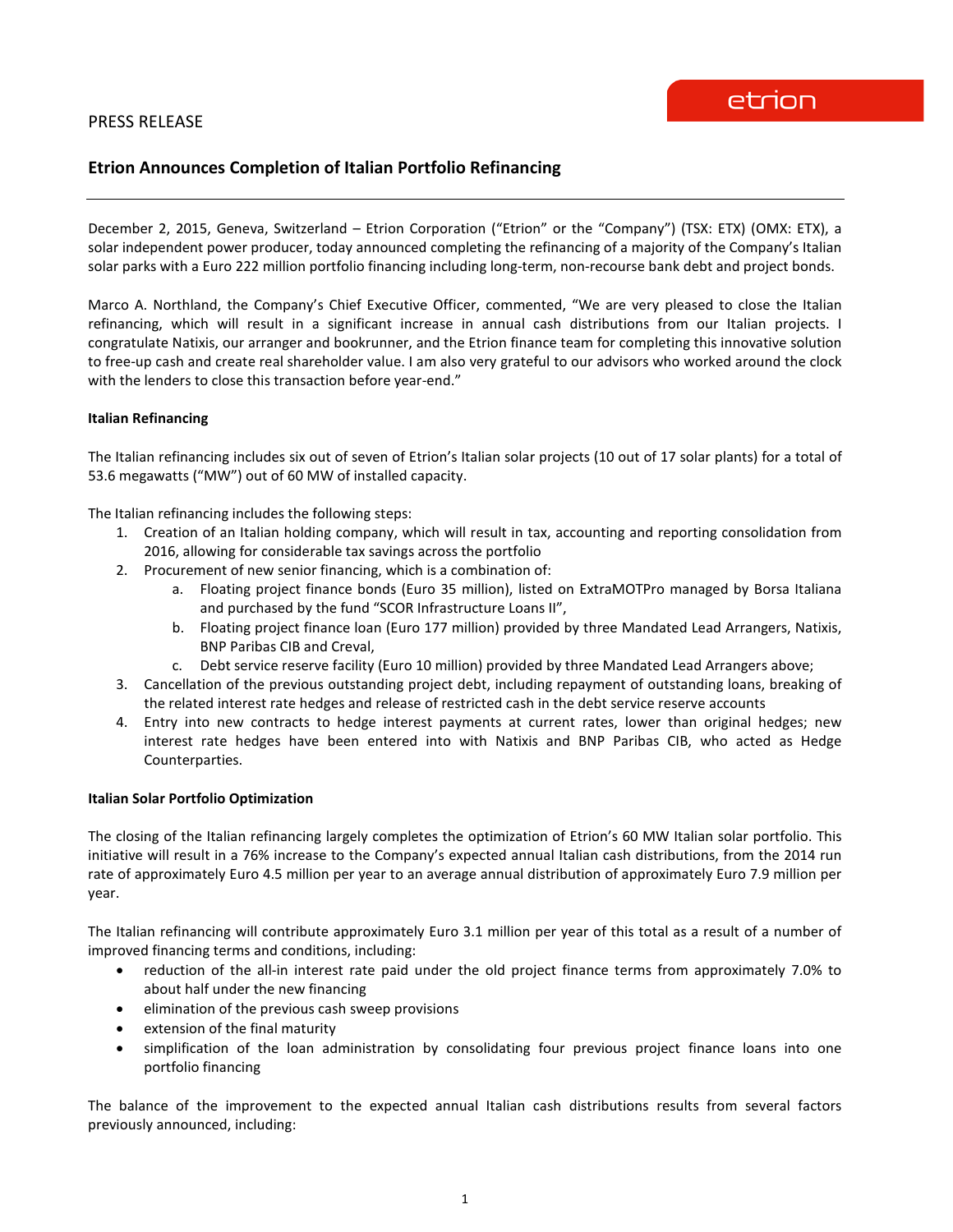- the renegotiation of the operations and maintenance ("O&M") contracts to reduce cost by up to 40% and increase the level of service
- the reversal of the "Robin Hood" tax, which reduced the corporate income tax rate applicable to most energy companies in Italy from 34% to 27.5%

The Company's remaining solar project in Italy, Helios ITA (6.4 MW), was not included in the Italian refinancing which still has potential for further optimization.

# **About Etrion**

Etrion Corporation is an independent power producer that develops, builds, owns and operates utility-scale solar power generation plants. The Company owns 139 MW of installed solar capacity in Italy, Chile and Japan. Etrion has a 25 MW solar project under construction in Japan and is also actively developing solar power projects in Japan and Chile. The Company is listed on the Toronto Stock Exchange in Canada and the NASDAQ OMX Stockholm exchange in Sweden under ticker symbol "ETX". Etrion's largest shareholder is the Lundin family, which owns approximately 24% of the Company's shares directly and through various trusts.

For additional information, please visit the Company's website at www.etrion.com or contact:

Paul Rapisarda – Chief Financial Officer Telephone: +41 (22) 715 20 90

*Note: The capacity of power plants in this release is described in approximate megawatts on a direct current ("DC") basis, also referred to as megawatt-peak ("MWp").*

*Etrion discloses the information provided herein pursuant to the Swedish Securities Market Act and/or the Swedish Financial Instruments Trading Act. The information was submitted for publication in Sweden at 08:05 Central European Time on December 2, 2015.*

### *Forward-Looking Information:*

*This press release contains certain "forward-looking information". All statements, other than statements of historical fact, that address activities, events or developments that the Company believes, expects or anticipates will or may occur in the future (including, without limitation, statements relating to solar electricity revenue which with respect to the Company's Italian projects is subject to confirmation of both the applicable feed-in-tariff ("FiT") to which the Company*  is entitled by the state-owned company Gestore Servizi Energetici and the applicable spot market price by the *local utilities for electricity sales to the national grid, the anticipated benefits of the Italian refinancing, the consolidation of tax, accounting and reporting and the timing thereof, the anticipated benefits of the Italian solar portfolio optimization and the required steps and timing thereof, and the percentage increase in expected annual Italian cash distributions) constitute forward-looking information. This forward-looking information reflects the current expectations or beliefs of the Company based on information currently available to the Company as well as certain assumptions including, without limitation, confirmation of the applicable FiT and spot market price for electricity sales in Italy, and the effect of each of the factors listed in this press release on the increase in annual Italian cash distributions. Forward-looking information is subject to a number of significant risks and uncertainties and other factors that may cause the actual results of the Company to differ materially from those discussed in the forward-looking information, and even if such actual results are realized or substantially realized, there can be no assurance that they will have the expected consequences to, or effects on the Company. Factors that could cause actual results or events to differ materially from current expectations include, but are not limited to, the lack of confirmation or reduction of the applicable FiT and the*  spot market price for electricity sales by the designated Italian entities, the risk of unforeseen delays in the *implementation of the steps in the Italian solar portfolio optimization.*

*Any forward-looking information speaks only as of the date on which it is made and, except as may be required by applicable securities laws, the Company disclaims any intent or obligation to update any forward-looking information, whether as a result of new information, future events or results or otherwise. Although the Company believes that the assumptions inherent in the forward-looking information are reasonable, forward-looking information is not a*